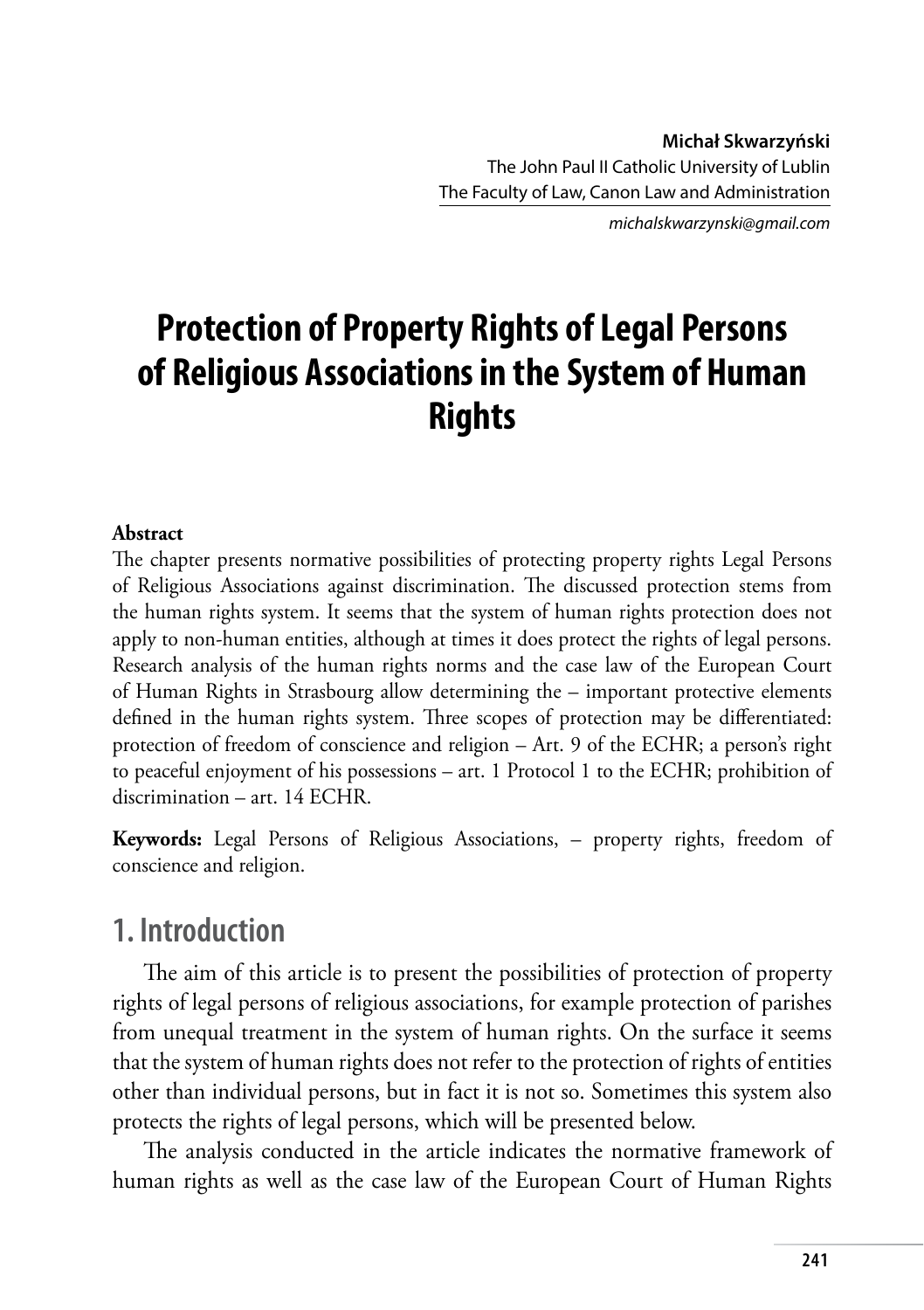in Strasbourg, which allow one to identify the relevant protective measures provided on the basis of this normative ground. The system of human rights, as a system of international agreements, allows one to indicate a hierarchically correct interpretation of lower-order legal standards, including national standards.

It also allows to indicate effective human rights that provide factual and not false protection. This is essential, as sometimes it happens that legal persons are treated differently by the state and its bodies only because they have been established by religious associations.

Therefore the article is an attempt to present an assessment of such unequal treatment, but on the basis of the system of human rights, which will be possible thanks to the analysis of the case of law of the ECtHR. It will allow to find a balance in and a correct interpretation of national regulations, as well as to find any possible effective complaints in proceedings before the Court in Strasbourg.

### **2. The system of human rights**

It is necessary for the clarity of the analysis to present in short the essence of the division of human rights and freedoms<sup>1</sup> and the duties of the state that arise from them.

It should be emphasized that human rights are meant to express, more or less effectively, the inherent dignity of every human being<sup>2</sup>, which is the source of all rights of individuals. One should agree that the definition of freedom "*is highly* 

<sup>1</sup> Z. Hołda, et al., *Prawa Człowieka, Zarys wykładu*, Warszawa, 2011, p. 11 and K. Motyka, 'Wprowadzenie', in K. Motyka (ed.), *Prawa Człowieka, Wprowadzenie, Wybór Źródeł*, Lublin, 2004, p. 20; For more see: M. Skwarzyński, 'Bluźnierstwo w świetle standardów ochrony praw człowieka'*,* in F. Ciepły (ed.), Odpowiedzialność karna artysty za obrazę uczuć religijnych, Warszawa, 2014, pp. 91–95, M. Skwarzyński, 'Sprzeciw sumienia w europejskim i krajowym systemie ochrony praw człowieka'*, Przegląd Sejmowy,* no. 6, 2013, pp. 18–19.

<sup>2</sup> For more on personal dignity and the dignity of personality see: K. Orzeszyna, 'Godność ludzka podstawą praw człowieka'*,* in R. Tabaszewski (ed.), *Człowiek - jego prawa i odpowiedzialność*, Lublin, 2013, p. 23 ff..; J. Krukowski, 'Godność człowieka podstawą konstytucyjnego katalogu praw i wolności jednostki', in L. Wiśniewski (ed.), *Podstawowe prawa jednostki i ich sądowa ochrona,* Warszawa, 1997, pp. 39–42; W. Jedlecka, J. Policiewicz, 'Pojęcie godności na tle Konstytucji RP', in A. Bator (ed.), *Z zagadnień teorii i filozofii prawa. Konstytucja*, Wrocław, 1999, p. 146; J. Zajadło, 'Godność jednostki w aktach międzynarodowej ochrony praw człowieka', *Ruch Prawniczy, Ekonomiczny i Socjologiczny,* no. 2, 1989, p. 111; K. Complak, 'Uwagi o godności człowieka oraz jej ochrona w świetle nowej konstytucji', *Przegląd Sejmowy,* no. 5, 1998, p. 42 ff.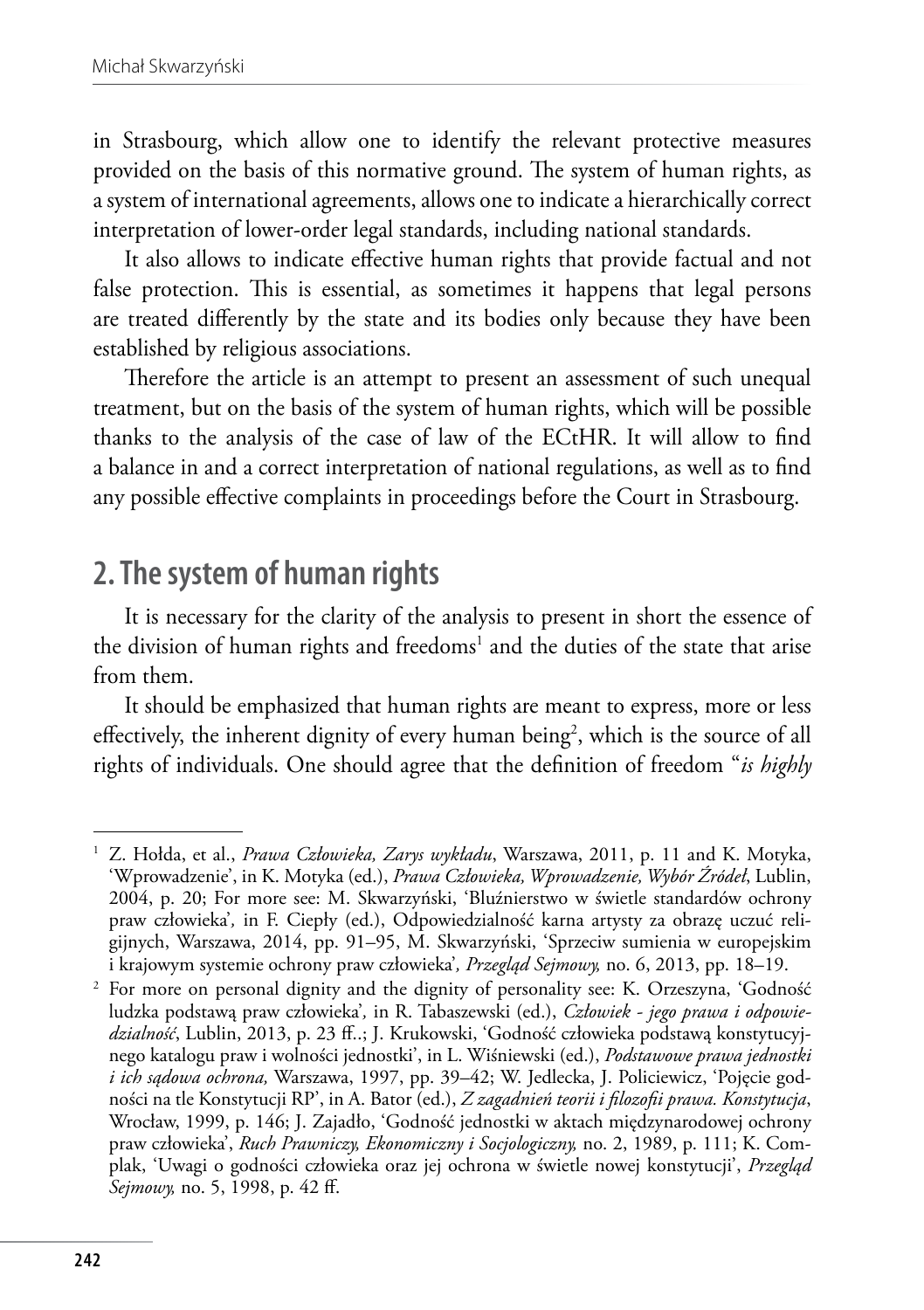*controversial and difficult to grasp*"3 , yet "*freedom is a fundamental, natural (primary to written laws) attribute of human existence that is protected by law and refers to a person's capability to autonomously and authentically command themselves, their freedom of choice and the way in which they realise their values as well as to their capability to freely guide their actions.*"4 Freedom is a sphere of capability to act in a certain way, e.g. action or omission, with which the state cannot interfere, so it is a right in a negative sense, and a person may choose to use or not use their freedom. Therefore the state is not fully released from acting for the protection of freedom and it consists in setting only the necessary boundaries of its protection. If there is freedom protected by law "*three simple modalities should be distinguished: prohibition of the state's interference, prohibition of interference from other entities, order for the state to grant legal protection.*"5 Thus, the state is obligated to refrain from interfering and, at the same time, to grant protection to individuals, so that they can exercise their freedom.

On the other hand, attempts have been made to define human rights in the same way as subjective rights are understood in civil law, i.e. as a sphere of capability of a given entity to act in a certain way that is regulated by law and follows from the legal relationship.6 Thus, a human right is the sphere of capability in which individuals can exercise their: freedom as a possibility to act, entitlement, and/or competence7, yet it this case the state should be active and provide protection of the right by creating regulations of positive law. Therefore, human rights are the kind of freedom, entitlement or competence for which a person wanting to exercise them can request the state's protection and the state is obligated to provide it. A distinctive feature of human rights is that the obligation to respect them is first of all the state's obligation. The assumption is that this system allows to provide protection to individuals against the negative operation of the state apparatus and to order the state to protect the

<sup>3</sup> D. Dudek (ed.) et al., *Zasady Ustroju III Rzeczpospolitej*, Warszawa, 2010, p. 105.

<sup>4</sup> D. Dudek (ed.) et al., *Ibidem*, p. 105.

<sup>5</sup> A. Michalska, *Podstawowe prawa człowieka w prawie wewnętrznym a pakty praw człowieka*, Warszawa, 1976, p. 64.

<sup>6</sup> K. Motyka, 'Wprowadzenie', in K. Motyka (ed.), *Prawa Człowieka, Wprowadzenie, Wybór Źródeł*, Lublin, 2004, p. 18; A. Wolter, J. Ignatowicz and K. Stefaniuk, *Prawo Cywilne, zarys części ogólnej,* Warszawa, 2001, p. 128 ff.

<sup>7</sup> P. Tuleja, *Stosowanie Konstytucji RP w świetle zasady jej nadrzędności (wybrane problemy)*, Kraków, 2003, p. 135, similarly: A. Michalska, *Podstawowe prawa człowieka w prawie wewnętrznym a pakty praw człowieka*, Warszawa, 1976, p. 62.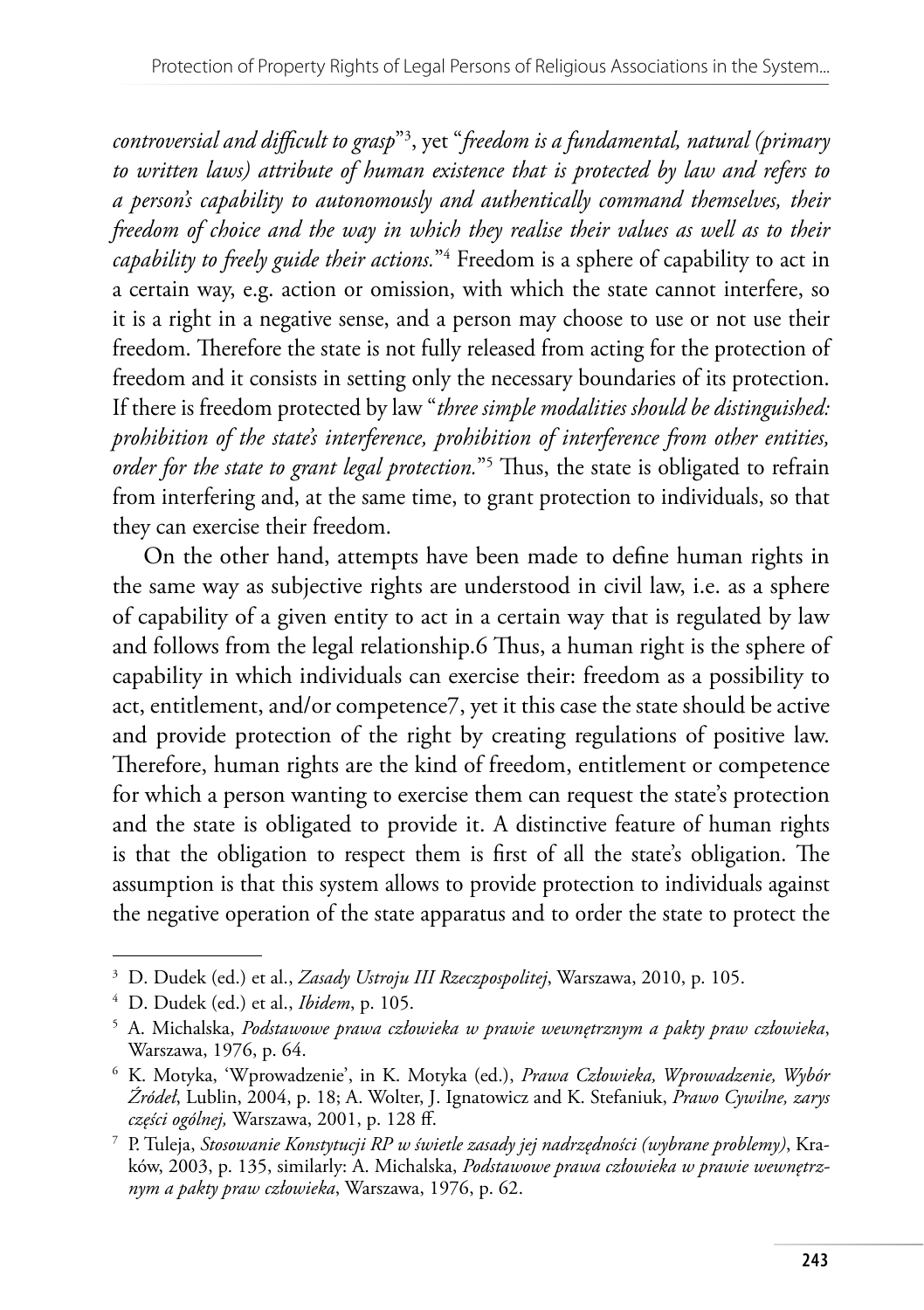rights and freedoms of individuals. Thus, if one assumes that a given freedom, understood as the sphere of the possibility to act, entitlement and/or competence is a human right, then the state has the obligation to create a system of positive law in such a way so as to enable exercising individual rights arising from this human right.

#### **3. The human right to freedom of conscience and religion**

Intuitively, the first human right that should be analysed is the right to freedom of conscience and religion. The legal source of the freedom of conscience and religion is t<sup>he</sup> International Covenant on Civil and Political Rights<sup>8</sup>, and in the European (continental) system the essential regulation is especially Article 9 of the Convention for the Protection of Human Rights and Fundamental Freedoms of 4 November 1950<sup>9</sup> (hereinafter ECHR), the content of which is repeated in Article 10 of the Charter of Fundamental Rights10 (hereinafter CFR).

The freedom of conscience and religion contains two elements: internal – *forum internum* and external – *forum externum*. From the point of view of the European Convention on Human Rights, the internal element is the freedom of conscience, thought and religion.11 *Forum internum* is less significant for the reasoning of the article.

The element important in the analysis is *forum externum*, which consists in the freedom to manifest religion12 in four forms listed in Article 9 paragraph 1 ECHR: worship, teaching, practice and observance13, where the order is not accidental and with it the scope of permissible interference increases<sup>14</sup>. It should be noted that Article 9 paragraph 1 ECHR allows one to remain independent in

<sup>&</sup>lt;sup>8</sup> International Covenant on Civil and Political Rights opened for signature on 19 Dec. 1966, annex to Dz.U. 1977, no. 38, item 167*.*

<sup>&</sup>lt;sup>9</sup> Convention for the Protection of Human Rights and Fundamental Freedoms, Dz.U. 1993, no. 61, item 284, as amended.

<sup>&</sup>lt;sup>10</sup> Charter of Fundamental Rights of 7 Dec. 2000, Official Journal of the European Union C 83/02 of 2010, p. 389.

<sup>&</sup>lt;sup>11</sup> L. Garlicki, 'Komentarz do art. 9 EKPCz', in L. Garlicki, P. Hofmański, A. Wróbel (eds), *Konwencja o ochronie praw człowieka i podstawowych wolności. Komentarz do artykułów 1–18.*

<sup>&</sup>lt;sup>12</sup> L. Garlicki, Idem., point 23.<br><sup>13</sup> L. Garlicki, Idem, point 26.<br><sup>14</sup> I. C. Kamiński, 'Komentarz do art. 10 KPP', in A. Wróbel (ed.) *Karta Praw Podstawowych Unii Europejskiej. Komentarz*, Warszawa, 2012, point 26.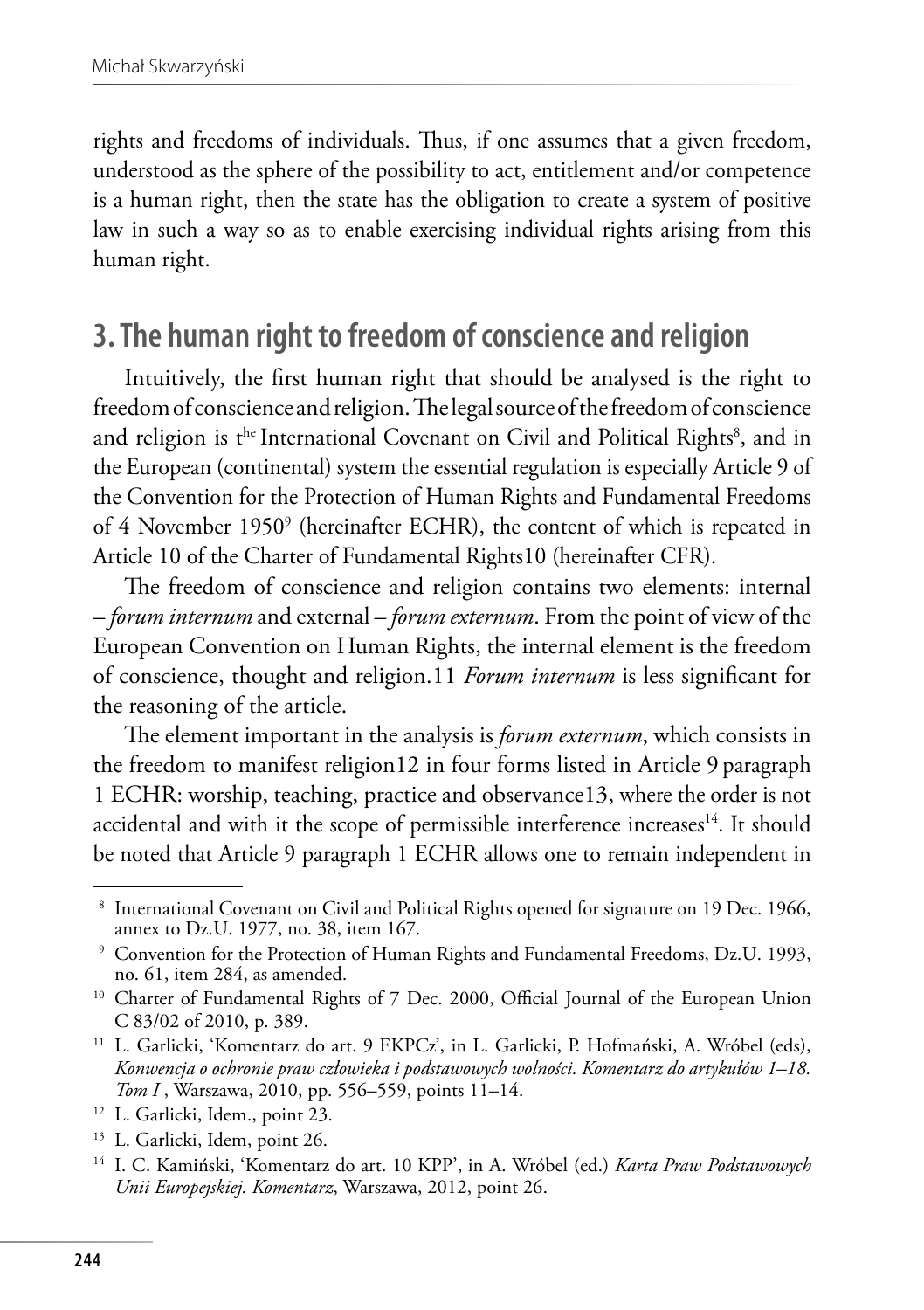the internal/spiritual sphere and this freedom cannot be limited in any way, "*yet it does not mean that manifestation of convictions and religion will be provided with the same protection*"15 that is provided to *forum externum*.

It seems that the freedom of conscience and religion in both its forms (*forum internum - forum externum*) does not affect the economic aspect of the functioning of religious associations. However, it was rightly indicated in the doctrine that the case law of the ECtHR allows one to point to the sphere of protection of religious groups' freedom in the form of their autonomy, which in turn includes determining the organizational structure of the church, and its external premise is usually to obtain legal personality, which determines the protection of property rights.16

Thus, the property component of the activity of religious associations falls within the sphere of the exercise of *forum externum* and deserves protection from the perspective of Article 9 ECHR.

This was clearly stated in the judgement of the ECtHR of 1 October 2009 in the case of *Kimlya and Others v. Russia*, where the Court emphasized the right of a religious association to start and run a business.17 Therefore, the human right to property and its influence on the protection of the rights of religious associations and the rights of legal persons appointed by these associations should be discussed further. What is more, the Court emphasized that the rights resulting from legal personality, and related to the property sphere, are necessary to exercise the right to manifest religion, which ensures independent protection under Article 9 ECHR, which is supported by Article 6 ECHR (right to a fair trial) and Article 11 ECHR (freedom of assembly and association).18

<sup>15</sup> M. A. Nowicki, 'Komentarz do art. 9 Konwencji o ochronie praw człowieka i podstawowych wolności'*,* in *Wokół Konwencji Europejskiej. Komentarz do Europejskiej Konwencji Praw Człowieka,* Warszawa, 2017. Available from: System Informacji Prawnej LEX.

<sup>&</sup>lt;sup>16</sup> L. Garlicki, Idem, points 40, 42.<br><sup>17</sup> ECtHR judgement of 1 Oct. 2009, Case of Kimlya and Others v. Russia, Applications nos. 76836/01 and 32782/03, points 54, 85.

<sup>&</sup>lt;sup>18</sup> Such conclusion may be drawn from the reasoning of the above-mentioned judgement and other case law, cf.: ECtHR judgement of 31 July 2008, Case of Religionsgemeinschaft der Zeugen Jehovas and Others v. Austria, Application no. 40825/98, point 63; ECtHR judgement of 13 Dec. 2001, Case of Metropolitan Church of Bessarabia and Others v. Moldova, Application no. 45701/99, points 105, 118; ECtHR judgement of 5 April 2007, Case of Church of Scientology Moscow v. Russia, Application no. 18147/02, point 81; ECtHR judgement of 14 June 2007, Case of Svyato–Mykhaylivska Parafiya v. Ukraine, Application no. 77703/01, point 117; ECtHR judgement of 27 Feb. 2007, case of Biserica Adevărat Ortodoxă din Moldova v. Moldova, point 34.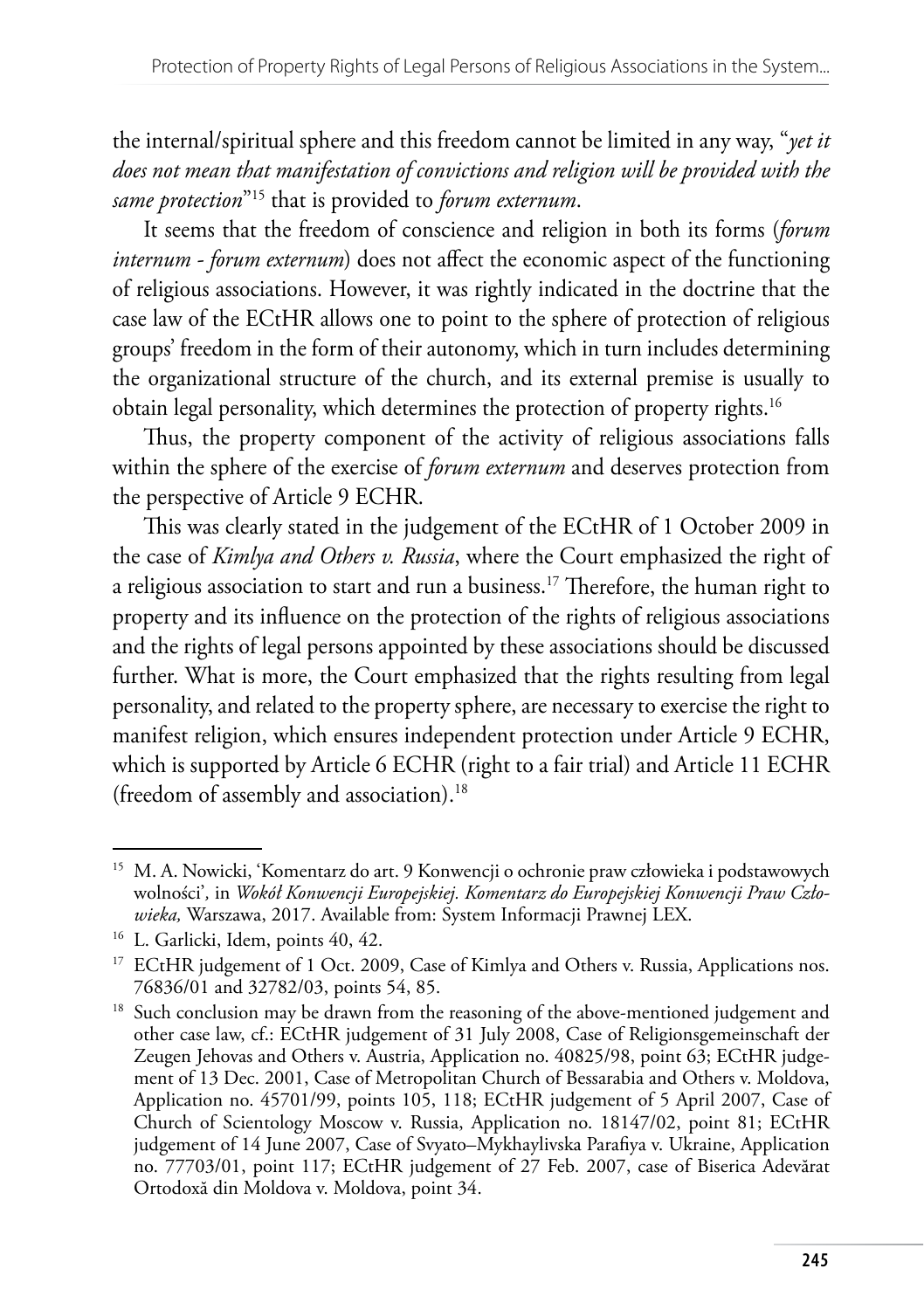Certain importance may only be given to the conditions of limitation clauses in Article 9 paragraph 2 ECHR.<sup>19</sup> For the limitation of religious freedom to be possible, the restriction must result from a statute, so it must have the form of a specific legal regulation. Furthermore, the restriction must be necessary in a democratic society. Treating property rights of a religious association or of the legal person of a religious association differently only because it is the legal person of a religious association or the religious association itself is a violation of human rights. This is the case if the very course of proceedings of a given body is not necessary in a democratic society, which is essentially pluralistic in nature.<sup>20</sup> It seems obvious that the participants of the exchange are legal persons of religious associations and the associations themselves, and their activity is also based on economic activities. Especially given that legal persons of religious associations may appoint other legal persons governed by public law, in particular commercial law companies, just like other market participants.<sup>21</sup>

The structure of the freedom of conscience and religion indicates that although there is no *expressis verbis* reference to the property structure of legal persons of religious associations, the ECtHR indicates protection, legitimately claiming that rights arising from legal personality and connected with the property sphere are necessary to exercise the right to manifest one's religion.

Obviously, this legal standard "takes into consideration" the fact that individuals form a religious structure that participates in civil law transactions and within it legal persons of a religious association may run an enterprise or a company. However, this particular freedom serves to protect the element of human dignity that is associated with religion and conscience. This happens when a business entity is treated less favourably only due to its connections with the legal person of a given religious association. In other words, the protection under Article 9 ECHR is granted when

<sup>19</sup> *Freedom to manifest one's religion or beliefs shall be subject only to such limitations as are prescribed by law and are necessary in a democratic society in the interests of public safety, for the protection of public order, health or morals, or for the protection of the rights and freedoms of others.* 

<sup>20</sup> For more see: K. Orzeszyna, *Podstawy Relacji Między Państwem a Kościołami, w Konstytucjach Państw Członkowskich i Traktatach Unii Europejskiej. Studium Prawnoporównawcze,* Lublin, 2007, pp. 23 – 34. For more on an organised civil society see: K. Orzeszyna, 'Społeczeństwo Obywatelskie w Unii Europejskiej', *Teka Komisji Prawniczej Polskiej Akademii Nauk Oddział w Lublini*e, Vol. II, 2009, pp. 94 –108; A. Kość, 'Relacja prawa i wartości w społeczeństwie otwartym', in I. Bogucka, Z. Tobor (eds), *Prawo a wartość. Księga jubileuszowa Profesora Józefa Nowackiego*, Kraków, 2003, p. 135.

<sup>21</sup> For more see: M. Skwarzyński, 'Ochrona przed nierównym traktowaniem spółek, powołanych przez osoby prawne związków wyznaniowych w europejskim systemie praw człowieka', *Przegląd Sejmowy* no. 2, 2018, p. 75 ff.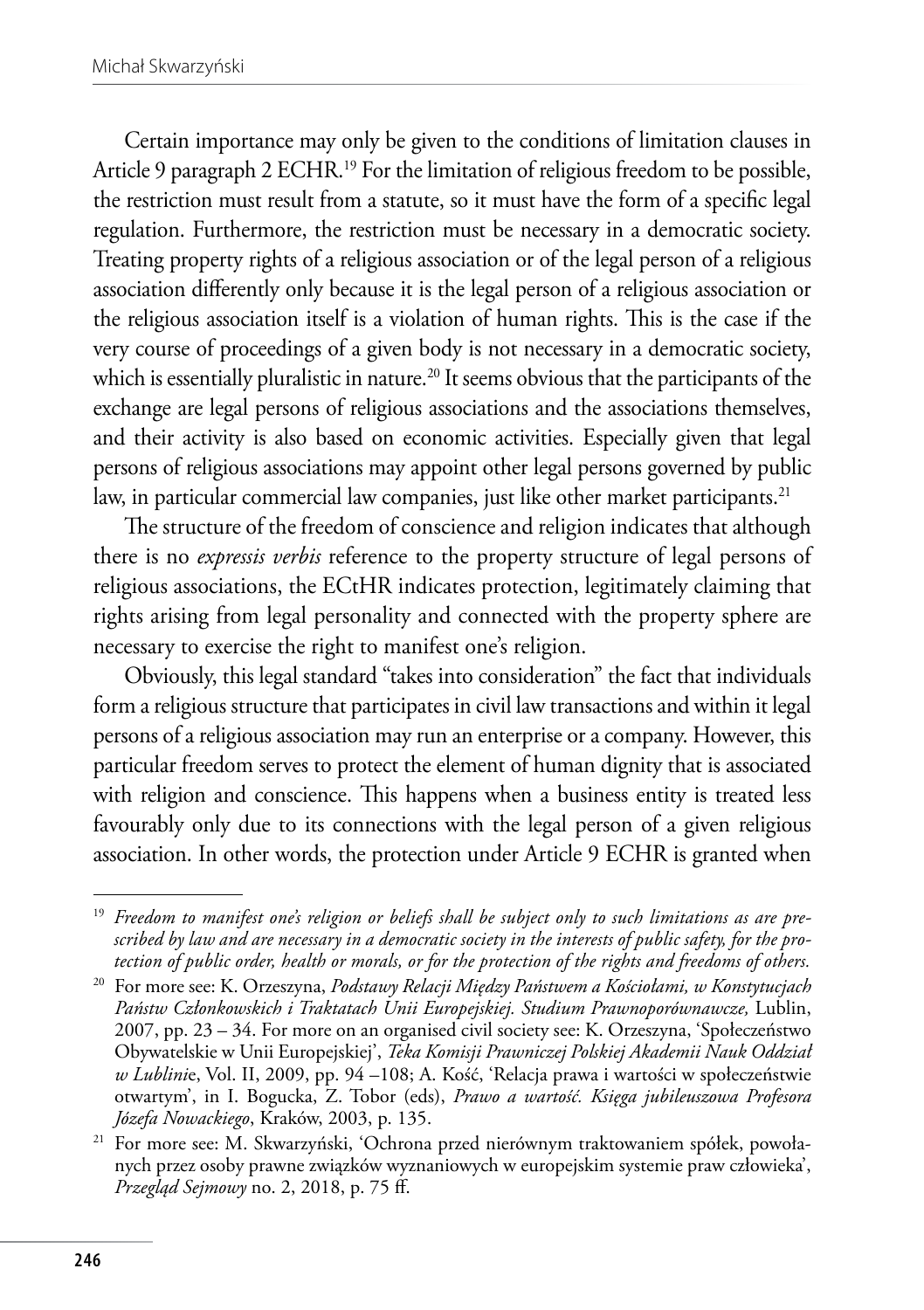there are violations of equal treatment because of religious connections or character. Thus, the violation of the freedom of conscience and religion takes place to the extent related to the discrimination against the legal person of a religious association because of its religious nature. The nature of a legal person recognized in a state as the legal person of a religious association cannot restrict its freedom to participate in economic life because of its religious character.

Such a discriminatory treatment is connected with the human right to property, which allows for self-protection against unjustified unequal treatment.

# **4. The human right to respect for property**

The key element of the analysis is analysing the human right to property, which is formulated in the European system as the right of every person to respect for property. It should be noted that in Protocol No. 1 to the Convention for the Protection of Human Rights and Fundamental Freedoms, prepared in Paris on 20 March 195222 (hereinafter Protocol No. 1 to the ECHR), Article 1 defines the human right to property. The content of this Article is intentionally expressed in general terms and the wording is: "*Every natural or legal person is entitled to the peaceful enjoyment of his possessions. No one shall be deprived of his possessions except in the public interest and subject to the conditions provided for by law and by the general principles of international law*." This standard occurs in the European system as a first-generation human right, as opposed to the universal system, therefore the Council of Europe system can ensure its effective protection.

It should be indicated that Article 1 of Protocol No. 1 to the ECHR contains three standards: "*The first standard, expressed in the first sentence of the first paragraph*, *is general and introduces the principle of an undisturbed use of property; the second standard, contained in the second sentence of the first paragraph, refers to deprivation of property and subjects the deprivation to certain conditions, the third standard, included in the second paragraph, recognizes that States - Parties are entitled, among other things, to control the use of property for the general interest.*"23 However, in the Charter of Fundamental Rights of the European Union<sup>24</sup>, Article 17 paragraph 1, it was indicated that: "*Everyone has the right to own, use, dispose of and bequeath his or her* 

 $22$  Dz.U. 1995; no. 36, item 175/1 as amended.

<sup>23</sup> After: M. Balcerzak, in T. Jasudowicz et al. (eds), *Prawa człowieka i ich ochrona – podręcznik dla studentów prawa i administracji*, Toruń 2005, p. 373 ff.

<sup>&</sup>lt;sup>24</sup> Of 7 Dec. 2000, Official Journal of the European Union C 83/02 of 2010, p. 389.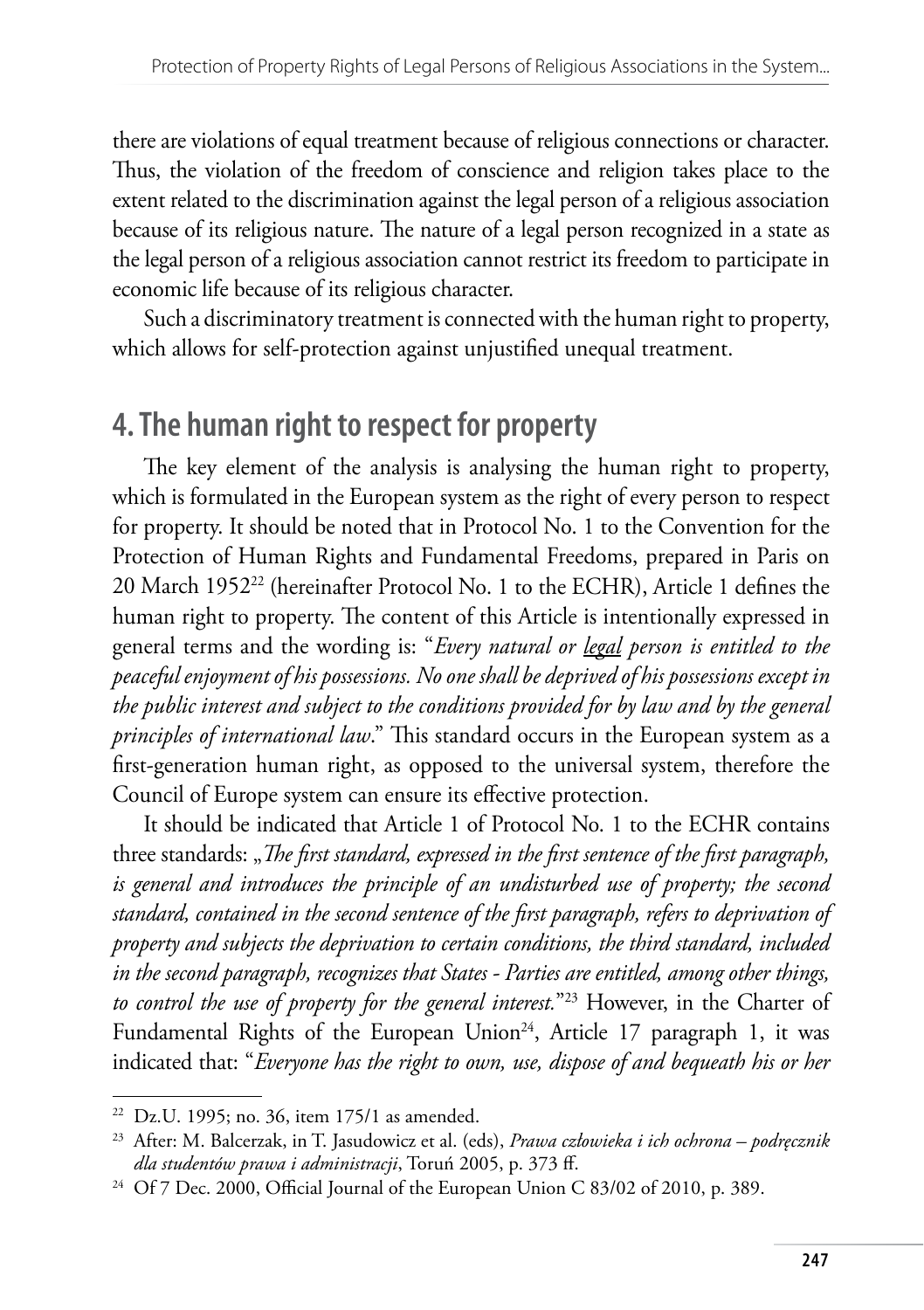*lawfully acquired possessions. No one may be deprived of his or her possessions, except in the public interest and in the cases and under the conditions provided for by law, subject to fair compensation being paid in good time for their loss. The use of property may be regulated by law in so far as is necessary for the general interest*." The content of the regulation of Article 1 of Protocol 1 to the ECHR *expressis verbis* refers to legal persons. There is also no exclusion of legal persons of religious associations in the limitation clause. However, due to the unfortunate wording of the provision of Article 1 of Protocol No. 1 as "*respect for his possessions*", it is necessary to refer to the case law of the ECtHR. It is a way to determine whether the property rights of legal persons are protected and whether the rights to the company resulting from being a shareholder, stockholder, partner etc. "*respect his possessions*" or not.

The way to determine what is the subject of the protection of this human right is to trace the case law of the European Court of Human Rights in Strasbourg in the field of protection of the human right to respect for property.

It seems that a linguistic approach cannot include a share, a stock, or a business partner's role, because it is difficult to recognize it verbally as "his possessions". However, the interpretation of the Convention's provisions by the ECtHR is not a linguistic interpretation but a dynamic one, focusing more on the purpose of the regulation than the linguistic side. The phrase "*his possessions*" cannot be understood in strict accordance with civil law. The Court's extensive case law will show that in specific cases, pursuant to Article 1 of Protocol No. 1 to the ECHR, the Court granted protection to goods that are difficult to recognize as one's own or as property.

As simple examples one should mention granting protection to the right of inheritance, intellectual property rights or the protection of the expectation itself.<sup>25</sup> In the conventional definition of property, apart from ownership, other property rights are also included<sup>26</sup> as well as rights granted to legal persons, not only to natural persons, which is unique in the system of human rights, but is included *expressis verbis* in Article 1 of Protocol 1 to the ECHR.In the European Convention on Human Rights and its Protocols, there is no provision specifying directly the

<sup>25</sup> For more see: M. Skwarzyński, *Specyfika prawa człowieka do własności intelektualnej*, Lublin, 2012, pp. 44–47, 49-51, 227-228, 233-235, 238, 241-243, 279-284. These issues can be of great practical importance, as an example one can indicate the problem of inheritance rights of legal persons of religious associations and their legal effects based on internal law, cf.: A. Mezglewski, 'Opinia prawna dotycząca następstwa prawnego po katolickich gminach kościelnych, istnieją-<br>cych w byłym zaborze pruskim', Przegląd Prawa Wyznaniowego, no. 7, 2015, pp. 277-287.

<sup>&</sup>lt;sup>26</sup> ECtHR judgement of 16 Sept. 1996, Case of Matos de Silva , LDA.,and Others v. Portugal, Application no. 15777/89, point 75.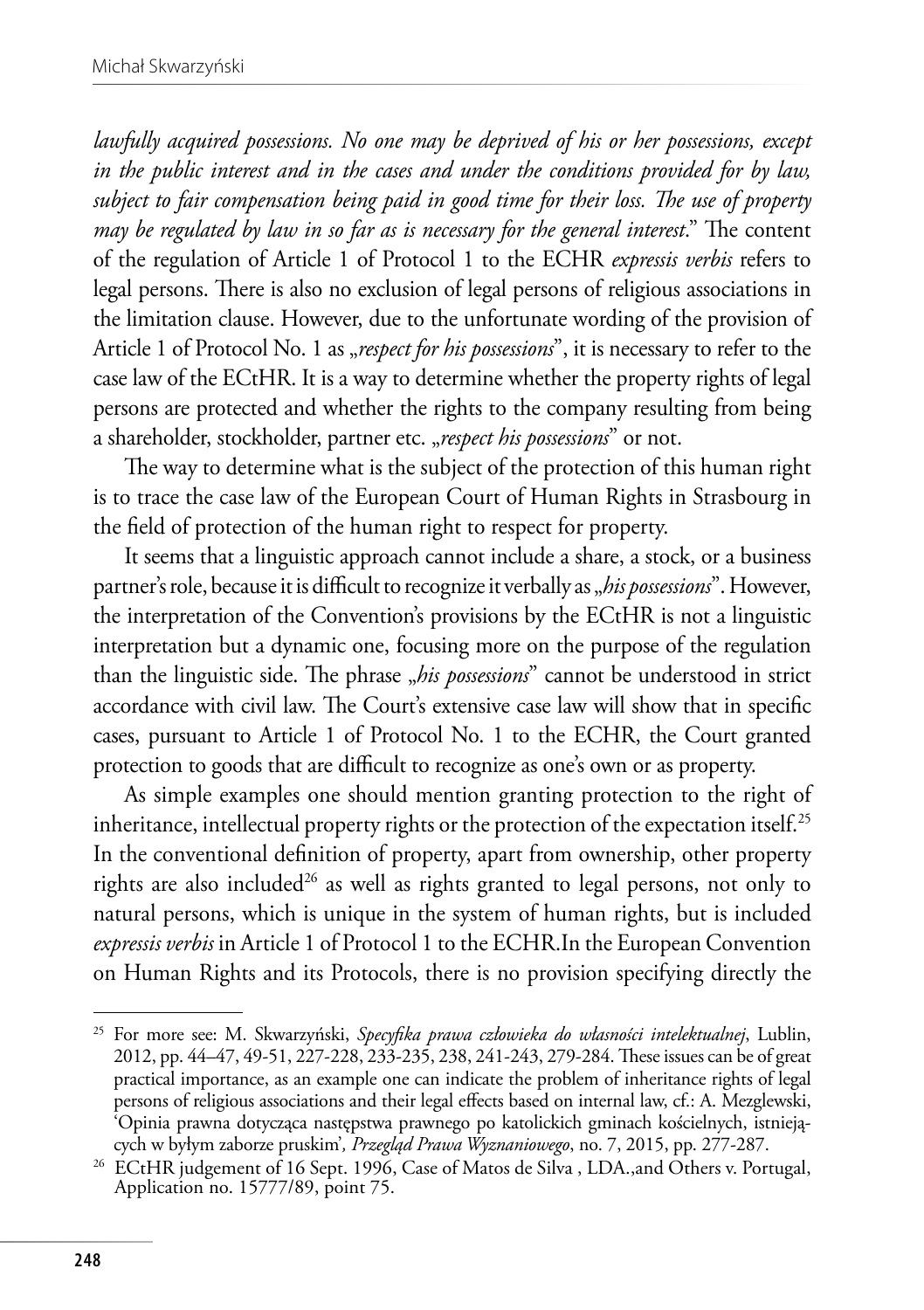human right to inheritance, intellectual property or even virtual property.<sup>27</sup> The same applies to the protection of expectation. A number of judgements regarding intellectual property may be found in the case law. One of the most important is the case of Anheuser-Busch Inc. v. Portugal, where it was noted that "*the complaining company could claim that it is entitled to a "legally legitimate expectation*"<sup>28</sup> In the Polish doctrine, when analysing this judgement, it was proved that the definition of ownership defined in Article 1 of Protocol 1 of the ECHR *"also covers the interests of legal persons that have a measurable asset value, and are not necessarily protected in a given legal system by the structure of a subjective right.*"29

Therefore, the provision of Article 1 of Protocol No. 1 to the ECHR and the phrase "*peaceful enjoyment of his possessions*" cannot be treated as the source of property protection *strictly* as understood in civil law. The consequence of this autonomy of definition offered by the Convention is that the concept of "*possessions*" does not have to be equivalent to the concepts used in the constitution of a given state or in its civil law. It was rightly observed that the concept of "*possessions*" under the Convention also covers the protection of property in administrative proceedings.30 It follows from the reasoning of the European Court of Human Rights that stated that "*The concept of "possessions" referred to in the first part of Article 1 of Protocol No. 1 has an autonomous meaning which is not limited to ownership of physical goods and is independent from the formal classification in domestic law: certain other rights and interests constituting assets can also be regarded as "property rights", and thus as "possessions" for the purposes of this provision*."31

Therefore, the ECtHR's case law cannot be seen as surprising, as it indicates that rights arising from shares or stocks are protected under Article 1 of Protocol 1 to the ECHR.32 In the face of the content of Article 1 of Protocol 1 to the ECHR there is no

<sup>&</sup>lt;sup>27</sup> See: M. Skwarzyński, 'Prawa człowieka a "własność" wirtualna', *Wrocławskie Studia Sądowe*, no. 4, 2014, pp. 206–210.

<sup>28</sup> ECtHR judgement of 11 Jan. 2007, Case of Anheuser–Busch Inc v. Portugal, Application no. 73049/01, point 76 and 78. 29 Ł. Żelechowski, 'Glosa do wyroku ETPC z dnia 11 stycznia 2007 r., 73049/01', *EPS*, no.

<sup>4, 2008,</sup> p. 48.

<sup>30</sup> J. Chlebny, 'Ochrona własności w sprawach administracyjnych na podstawie EKPCz', *EPS,* no. 9, 2008, pp. 39 – 44.

<sup>31</sup> ECtHR judgement of 29 Jan. 2008, Case of Balan v. Moldova*,* Application no. 19247/03, point 32.

<sup>32</sup> For more see: M. Skwarzyński, 'Ochrona przed nierównym traktowaniem spółek, powołanych przez osoby prawne związków wyznaniowych w europejskim systemie praw człowieka', *Przegląd Sejmowy* no. 2, 2018, pp. 75-81, 84-85.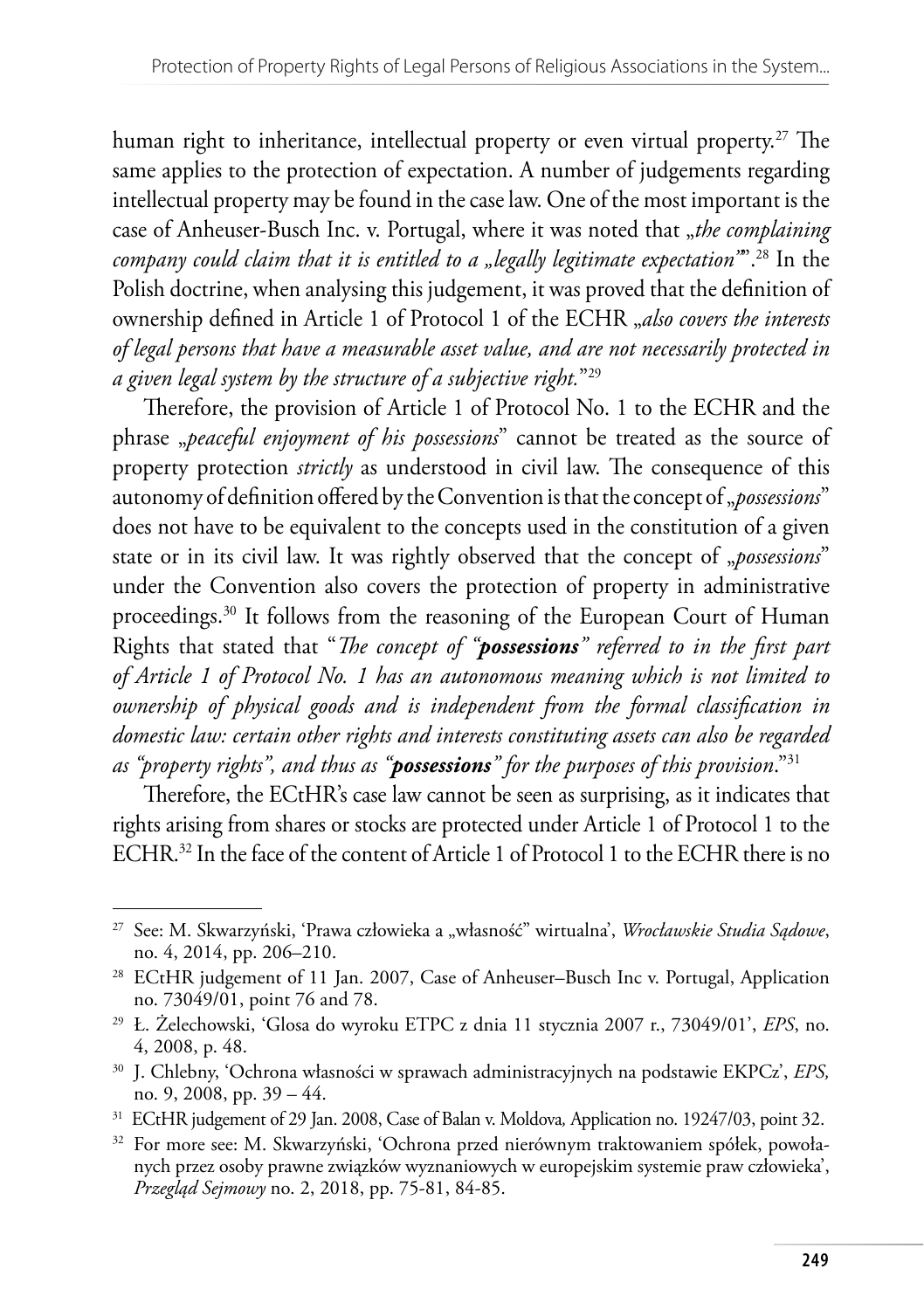doubt that legal persons are entitled to the protection of the human right to property. The doctrine rightly indicates that the nature of this view follows from a permanent - fixed line in jurisprudence.<sup>33</sup> An example is the case of Sovtransavto Holding v. Ukraine<sup>34</sup>, which concerned the protection of shares in the company or the case of Pokis v. Latvia<sup>35</sup>, which concerned the protection of stocks of the company.

With such case law, there is no doubt that protection under Article 1 of Protocol 1 of the ECHR refers to property rights covered by the human right to property to which religious associations are entitled. Since the state grants legal personality to a religious association and its legal persons, by allowing them into the exchange it also provides them with rights resulting from protection of property. Therefore, it is clear that the legal person of a religious association, and the religious association itself, has the human right to property. It is granted to the legal person of a religious association or to the association itself as its subjective right. This does not change the nature of the entity being a shareholder, a stockholder or a partner, which is the legal person of a religious association, e.g. a parish, or the religious association itself. In this case, there are no reasons for the application of the limitation clause specified in Article 1 sentence 2 and 3 of Protocol 1 to the ECHR. This means that the unequal treatment of such companies, that is, treating them differently than other companies, is a violation of religious rights of legal persons who are shareholders, stockholders or partners. In addition, as indicated above, in the face of the ECtHR's case law this would mean violation of Article 9 of the ECHR, but it is also related to the prohibition of discrimination.

### **5. The prohibition of discrimination**

The third normative source in the system of human rights that provides protection against unequal protection of property rights of legal persons of religious associations and religious associations themselves is the so-called prohibition of discrimination. This is one of the model examples of editing human rights from the negative perspective, i.e. the system of human rights indicates which behaviours are perceived in the system as incompatible, and not what right of an individual is protected.

<sup>&</sup>lt;sup>33</sup> A. Wróbel, 'Komentarz do art. 1 Protokołu 1 EKPCz', p. 488, point 32.<br><sup>34</sup> ECtHR judgement of 22 July 2002, Case of Sovtransavto Holding v. Ukraine, Application no. 48553/99, point 91.

<sup>35</sup> ECtHR decision of 5 Oct. 2006, Case of Pokis v. Latvia*,* Application no. 528/02, Part B Application based on Article 13 of the Convention.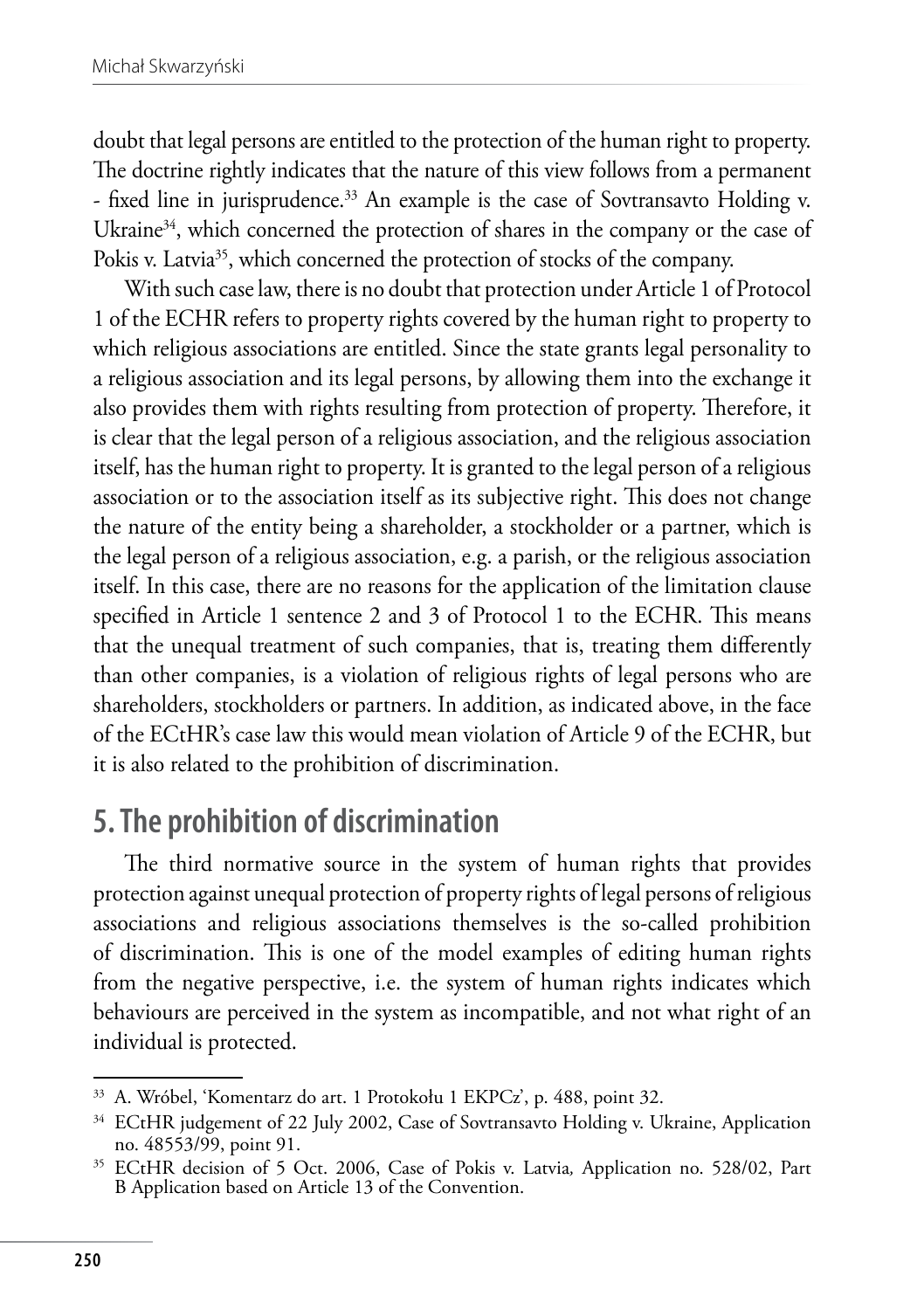From the normative point of view, it should be indicated that the prohibition of discrimination and the related principle of equality are included in most sources of international protection of human rights. The linguistic content of the prohibition of discrimination is important.

For example, it is specified in Article 7<sup>36</sup> of the Universal Declaration of Human Rights<sup>37</sup>; in Article 2 paragraph 1<sup>38</sup> of the International Covenant on Civil and Political Rights<sup>39</sup> (hereinafter ICCPR) in the universal system of human rights. It is also included in the European system in Article 14 ECHR<sup>40</sup>, or Article 21 paragraph  $1<sup>41</sup>$  CFR. Of course, the aim of the article is not to present any issues related to equality and prohibition of discrimination in international law<sup>42</sup>, but to discuss the elements of an effective system of

<sup>36</sup> *All are equal before the law and are entitled without any discrimination to equal protection of the law. All are entitled to equal protection against any discrimination in violation of this Declaration and against any incitement to such discrimination.*

 $37$  The content of the Declaration was not published in any official journal, it is in the collections of acts of international law and the version used in the article comes from the official UNESCO website, accessed on 3 May 2017: http://www.unesco.pl/fileadmin/user\_upload/ pdf/Powszechna\_Deklaracja\_Praw\_Czlowieka.pdf.

<sup>38</sup> *Each State Party to the present Covenant undertakes to respect and to ensure to all individuals within its territory and subject to its jurisdiction the rights recognized in the present Covenant, without distinction of any kind, such as race, colour, sex, language, religion, political or other opinion, national or social origin, property, birth or other status.*

<sup>&</sup>lt;sup>39</sup> Opened for signature in New York on 19 Dec. 1966, Annex to Dz.U. 1977; no. 38, item 167.

<sup>40</sup> *Prohibition of discrimination. The enjoyment of the rights and freedoms set forth in this Convention shall be secured without discrimination on any ground such as sex, race, colour, language, religion, political or other opinion, national or social origin, association with a national minority, property, birth or other status.*

<sup>41</sup> *Any discrimination based on any ground such as sex, race, colour, ethnic or social origin, genetic features, language, religion or belief, political or any other opinion, membership of a national minority, property, birth, disability, age or sexual orientation shall be prohibited.*

 $42$  On that matter see the current research results that are especially valuable for the present article: J. Podkowik, 'Konstytucyjna zasada równości i zakaz dyskryminacji w prawie cywilnym', *Kwartalnik Prawa Prywatnego*, no. 2, 2016, pp. 229–279, where crucial elements of equality and the prohibition of discrimination are analysed, although the Author of the present article does not agree with all the conclusions drawn by the Author of the cited text; P. Borecki, 'Zakaz dyskryminacji ze względu na wyznanie lub światopogląd w prawie polskim'*, Studia z prawa wyznaniowego*, no. 18, 2015, pp. 142–162, 189–192, 195–198. Also see: K. Sękowska–Kozłowska, R. Wieruszewski, 'Komentarz do art. 2 MPPOiP', in R. Wieruszewski (ed.) *Międzynarodowy Pakt Praw Obywatelskich (osobistych) i Politycznych*, Warszawa, 2012, pp. 47–51 and all the literature and case law quoted therein; A. Wróbel, 'Komentarz do art.14 EKPCz', in L. Garlicki, P. Hofmański, A. Wróbel (eds), *Konwencja o ochronie praw człowieka i podstawowych wolności. Komentarz do artykułów 1–18.Tom I*, Warszawa, 2010, pp. 754–794, point 4.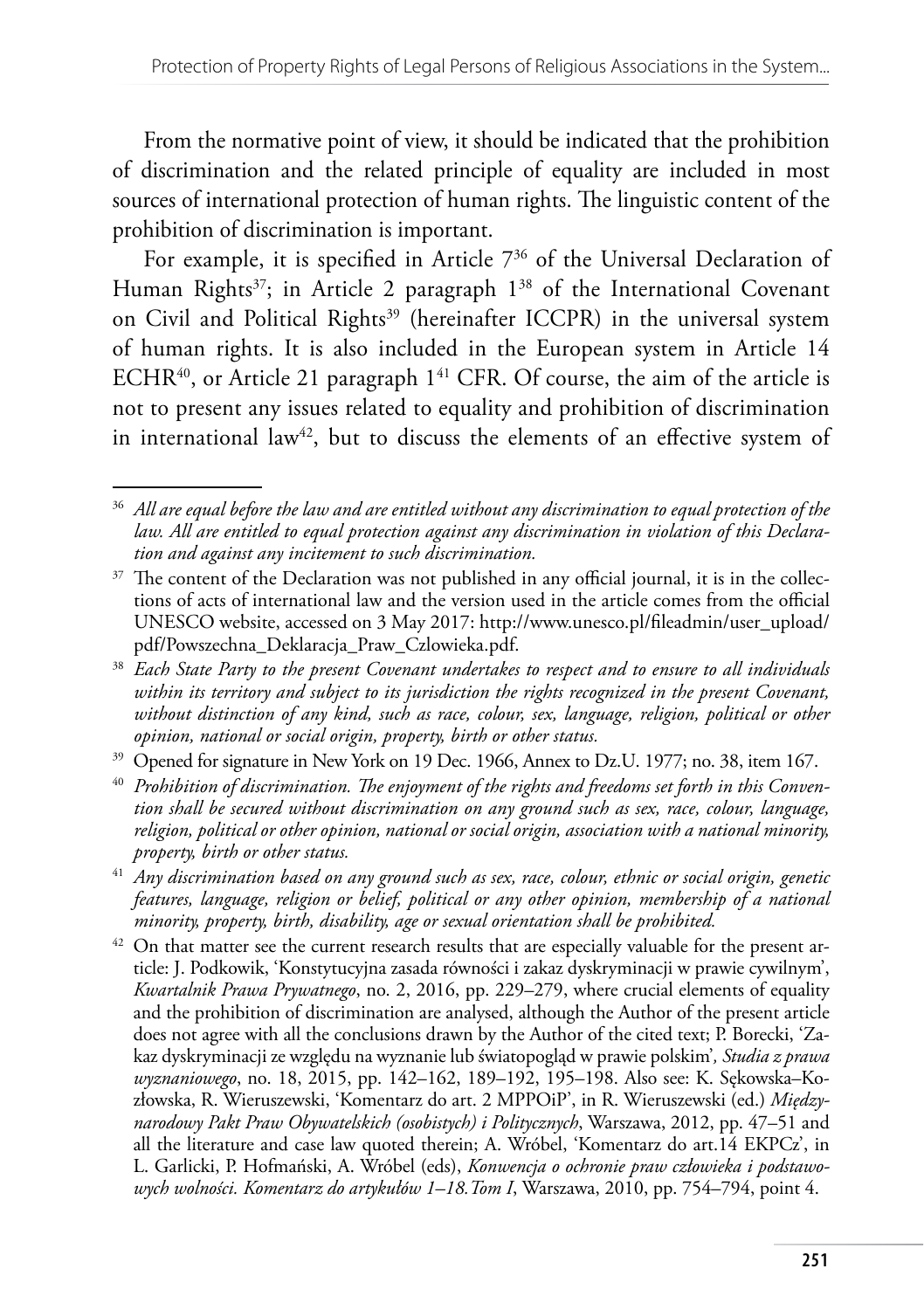protection of human rights that indicate the existence of the prohibition of discrimination on account of property or financial issues.

Consulting the legal standards of the international system of human rights, defining equality and prohibiting discrimination, makes it clear that the system prohibits the latter *"on any grounds*", *"in any circumstances*", as well as directly because of "*religion*", "*financial position*" or "*property*". Although the view that "*in certain circumstances it may also justify different treatment of various religious communities or offer them different forms of cooperation. In this respect, relations between the state and religions can take various forms, depending on the context"*<sup>43</sup> seems justified in the case of religion, different treatment of religious associations because of their religious nature is not justified at the economic level.

The issue of indicating the *verba legis* of property shows that the economic situation and property rights cannot be the source of discrimination. As part of the prohibition of discrimination, it should be emphasized that the case law and the doctrine indicate that the prohibition of discrimination based on the ICCPR is underused in the practice of applying the  $Pact<sup>44</sup>$ , so it is the source of fewer cases that could be connected with the problem of religious associations.

The essential regulation here is Article 14 of the European Convention for the Protection of Human Rights and Fundamental Freedoms. The Court in Strasbourg, on matters relating to professional activity, remuneration, working conditions, etc., stated that the complaint made cannot only be about violation of Article 14 of the ECHR - prohibition of discrimination, but it should be connected with other material provisions of the Convention<sup>45</sup>, although the case law recognizes the trend of an increasingly independent approach to Article 14 ECHR.

The European Court of Human Rights re-established certain standards and found that discrimination occurs when there is no objective and rational justification, and in this respect one should take into account the purpose and the effects of measures assessed in this regard and the principles applicable in democratic societies. Discrimination is particularly visible when it occurs in the

<sup>43</sup> M. A. Nowicki, 'Komentarz do art. 14 Konwencji o ochronie praw człowieka i podstawowych wolności'*,* in *Wokół Konwencji Europejskiej. Komentarz do Europejskiej Konwencji Praw Człowieka,* Warszawa, 2017. Available from: System Informacji Prawnej LEX.

<sup>44</sup> K. Sękowska–Kozłowska, R. Wieruszewski, 'Komentarz do art. 2 MPPOiP', in R. Wieruszewski (ed.) *Międzynarodowy Pakt Praw Obywatelskich (osobistych) i Politycznych*, Warszawa, 2012, pp. p. 47 ff. and all the literature and case law quoted therein;

<sup>45</sup> M. A. Nowicki, Ibidem.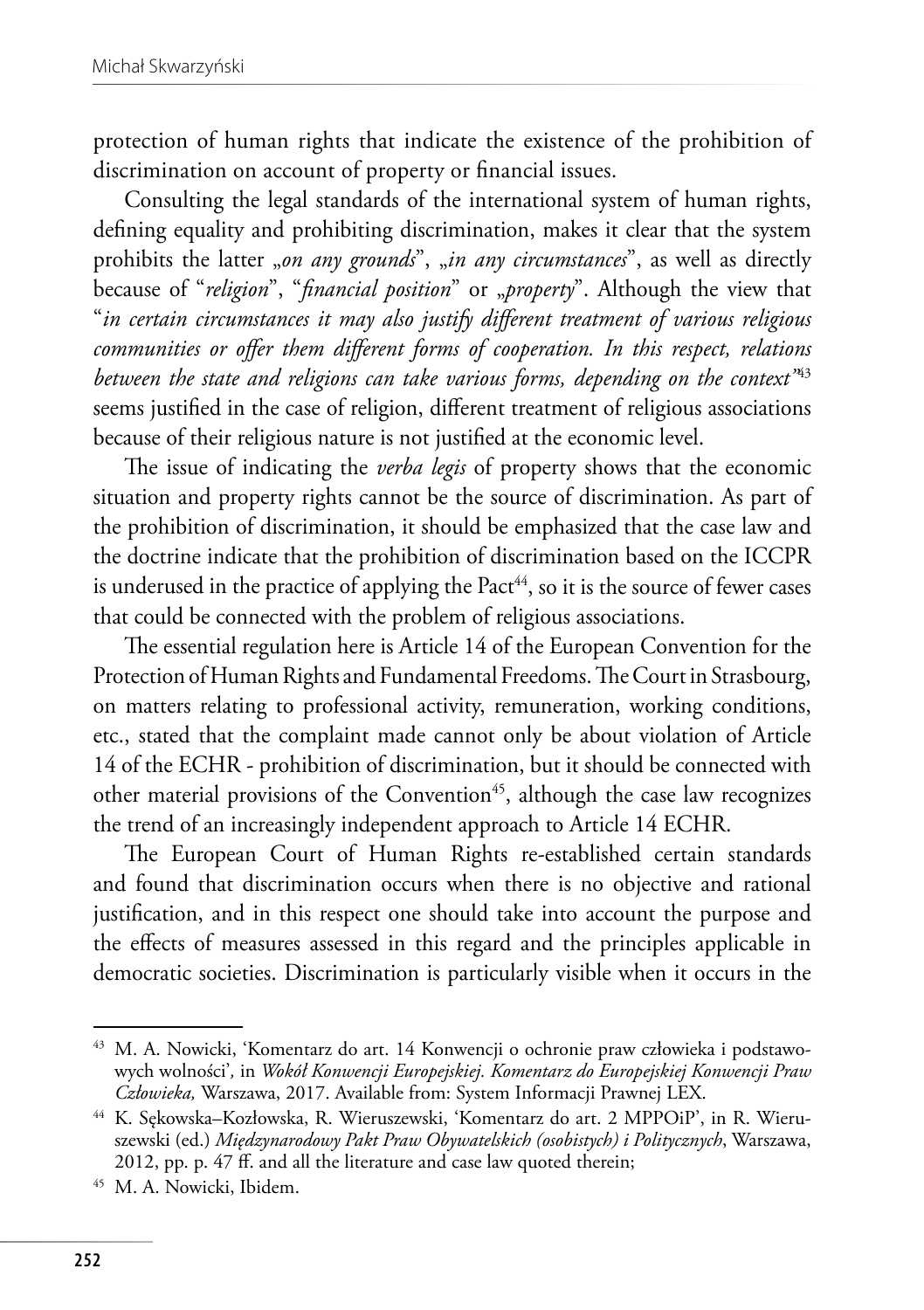event of different treatment of persons in an analogous or similar situation.<sup>46</sup> The prohibition of discrimination in the Strasbourg system is open and does not limit the number of prohibited differentiation criteria.<sup>47</sup> What is more, in order to recognize that differentiation was discriminatory, it should be noted that: prohibited discriminatory criteria were applied to people in a comparable situation; the distinction is arbitrary, i.e. there is no objective and rational basis to justify differentiation; a person is treated less favourably than people in a comparable situation; the measure applied is disproportionate to the intended purpose, which must be a legitimate purpose.<sup>48</sup>

Of course, each decision of the ECtHR should be treated as published in a specific case, in the context of a specific factual state and in a specific system of national law, in accordance with the so-called concept of margin of appreciation that has particular justification in the case of the prohibition of discrimination.<sup>49</sup>

# **6. Conclusions**

In the light of the analysis of international law on human rights and the case law of the European Court of Human Rights, it is obvious that religious associations and their legal persons are entitled to the protection of the human right to property.

The system of human rights prohibits the different treatment of property rights only because the entitled entities are religious associations or legal persons of these religious associations. It is similar when the legal person of a religious association appoints a company or does not have a majority of shares or stocks.

Such unequal treatment violates human rights at three levels. First, protection of freedom of conscience and religion - Article 9 ECHR, second, human right to respect for property - Article 1 of Protocol No. 1 to the ECHR, and third, prohibition of discrimination - Article 14 ECHR. Of course, unequal treatment, in fact discriminatory, will only be treated as such on the basis of these three standards. An independent indication of Article 9 ECHR as the source of

<sup>&</sup>lt;sup>46</sup> M.A. Nowicki, Ibidem, and the case law quoted therein.<br><sup>47</sup> A. Wróbel, 'Komentarz do art.14 EKPCz', in L. Garlicki, P. Hofmański, A. Wróbel (eds), *Konwencja o ochronie praw człowieka i podstawowych wolności. Komentarz do artykułów 1–18. Tom I*, Warszawa, 2010, p. 757, point 6.

<sup>48</sup> A. Wróbel, Idem*,* p. 769 ff., point 30 and case law quoted therein.

<sup>49</sup> A. Wróbel, Idem*,* pp. 792–994, points 74–80.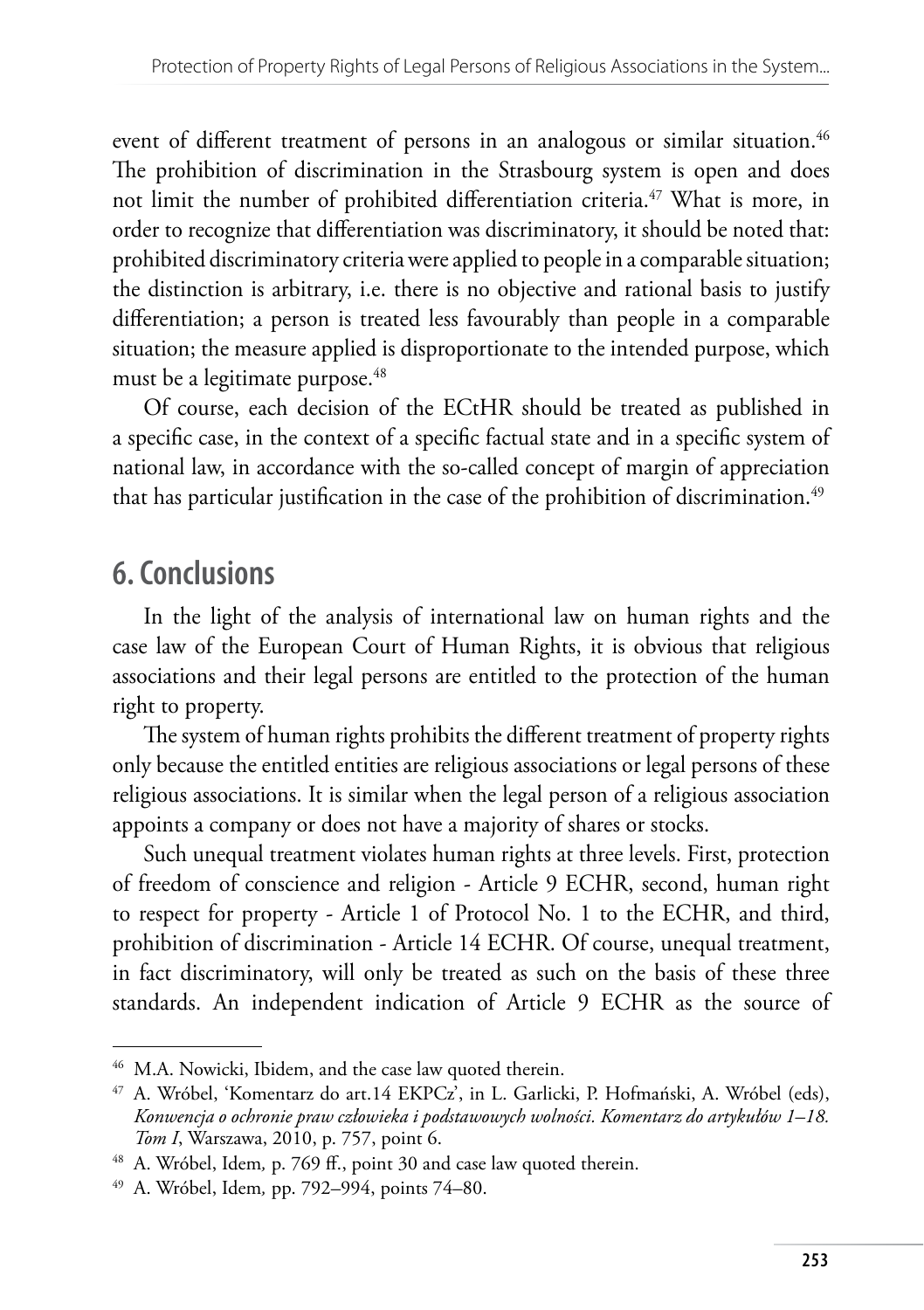protection will be difficult despite the formal possibility, and the complaint about the violation of the Convention is definitely strengthened by connecting it with Article 14 ECHR, along with Article 1 of Protocol 1 to the ECHR. However, it is not possible to invoke separate protection of each of these human rights.

Thus, due to the content of the right to freedom of conscience and religion, the autonomy of associations and the state, and the fact that legal persons of religious associations and the associations themselves have legal personality, so also the right to incur liabilities and acquire rights, it is clear that this can only happen on the same terms that apply to other entities, under the human right to respect for property.

The second effective means of protection will be limiting the rights of religious associations and legal persons of religious associations to "respect for property". This protection is independent of religious freedom and is limited to the exclusive protection of property rights. Its impact will be similarly strengthened if it is combined with the prohibition of discrimination due to property issues. The prohibition of discrimination itself should only be exceptionally applied as an autonomous protective provision due to the limited practice of applying Article 14 ECHR independently by the Strasbourg Court.

#### **References**

- Balcerzak M., Jasudowicz T. et al. (eds), *Prawa człowieka i ich ochrona podręcznik dla studentów prawa i administracji*, Toruń 2005,
- Borecki P., 'Zakaz dyskryminacji ze względu na wyznanie lub światopogląd w prawie polskim'*, Studia z prawa wyznaniowego*, no. 18, 2015,
- Chlebny J., 'Ochrona własności w sprawach administracyjnych na podstawie EKPCz', *EPS,* no. 9, 2008,
- Complak K., 'Uwagi o godności człowieka oraz jej ochrona w świetle nowej konstytucji', *Przegląd Sejmowy,* no. 5, 1998
- Dudek D. (ed.) et al., *Zasady Ustroju III Rzeczpospolitej*, Warszawa, 2010,
- Garlicki L., Hofmański P., Wróbel A. (eds), *Konwencja o ochronie praw człowieka i podstawowych wolności. Komentarz do artykułów 1–18.Tom I* , Warszawa, 2010,
- Hołda Z., et al., *Prawa Człowieka, Zarys wykładu*, Warszawa, 2011,
- Jedlecka W., Policiewicz J., 'Pojęcie godności na tle Konstytucji RP', in A. Bator (ed.), *Z zagadnień teorii i filozofii prawa. Konstytucja*, Wrocław, 1999,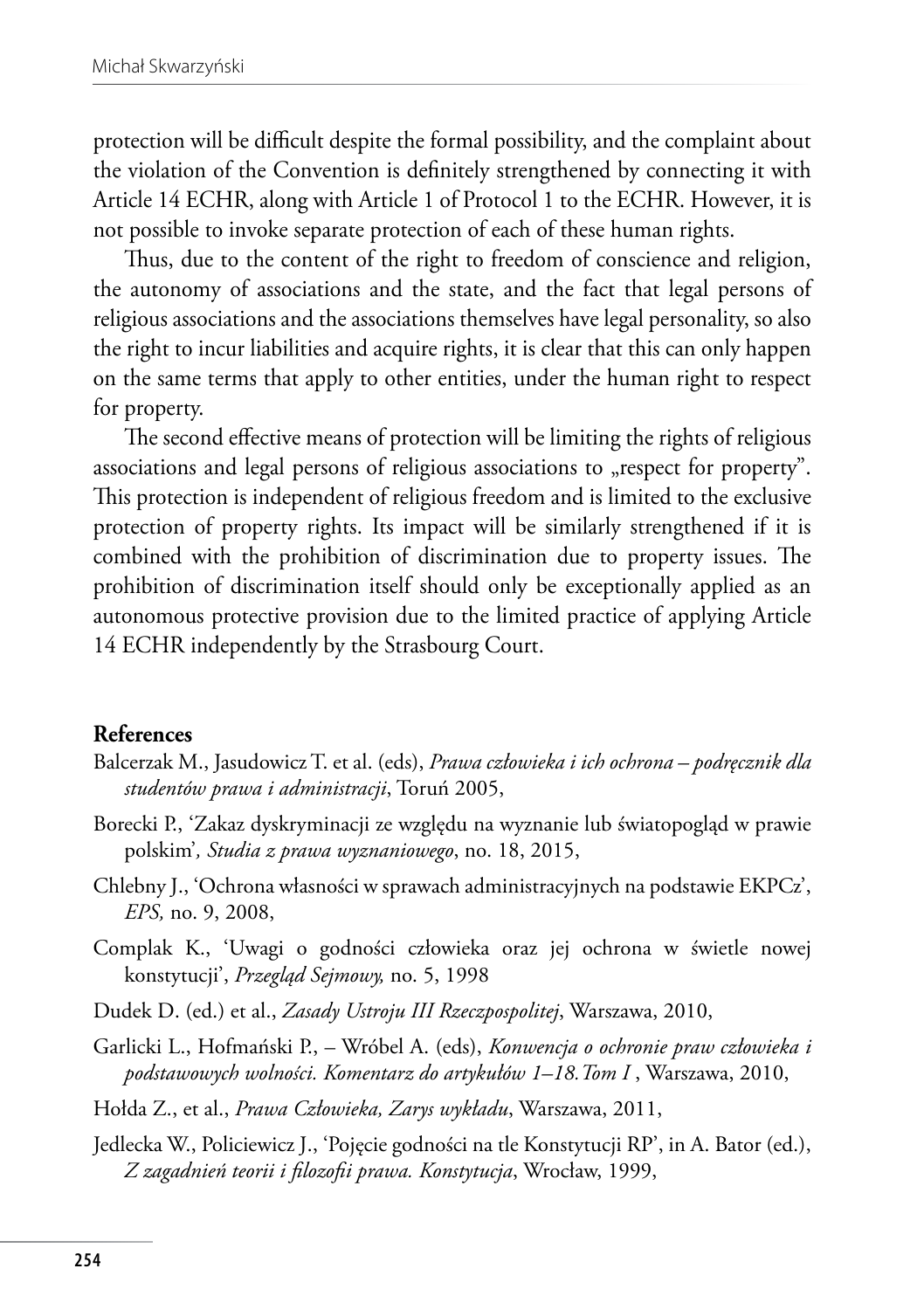- Kość A., 'Relacja prawa i wartości w społeczeństwie otwartym', in I. Bogucka, Z. Tobor (eds), *Prawo a wartość. Księga jubileuszowa Profesora Józefa Nowackiego*, Kraków, 2003,
- Krukowski J., 'Godność człowieka podstawą konstytucyjnego katalogu praw i wolności jednostki', in L. Wiśniewski (ed.), *Podstawowe prawa jednostki i ich sądowa ochrona,* Warszawa, 1997,
- Mezglewski A., 'Opinia prawna dotycząca następstwa prawnego po katolickich gminach kościelnych, istniejących w byłym zaborze pruskim'*, Przegląd Prawa Wyznaniowego*, no. 7, 2015,
- Michalska A., *Podstawowe prawa człowieka w prawie wewnętrznym a pakty praw człowieka*, Warszawa, 1976,
- Motyka K., 'Wprowadzenie', in K. Motyka (ed.), *Prawa Człowieka, Wprowadzenie, Wybór Źródeł*, Lublin, 2004
- Nowicki M. A., '*Wokół Konwencji Europejskiej. Komentarz do Europejskiej Konwencji Praw Człowieka*'*,* Warszawa, 2017. Available from: System Informacji Prawnej LEX.
- Orzeszyna, 'Godność ludzka podstawą praw człowieka'*,* in R. Tabaszewski (ed.), *Człowiek - jego prawa i odpowiedzialność*, Lublin, 2013,
- Orzeszyna K., *Podstawy Relacji Między Państwem a Kościołami, w Konstytucjach Państw Członkowskich i Traktatach Unii Europejskiej. Studium Prawnoporównawcze,* Lublin, 2007,
- Orzeszyna K., 'Społeczeństwo Obywatelskie w Unii Europejskiej', *Teka Komisji Prawniczej Polskiej Akademii Nauk Oddział w Lublini*e, Vol. II, 2009,
- Podkowik J., 'Konstytucyjna zasada równości i zakaz dyskryminacji w prawie cywilnym', *Kwartalnik Prawa Prywatnego*, no. 2, 2016,
- Skwarzyński M., 'Bluźnierstwo w świetle standardów ochrony praw człowieka'*,*  in F. Ciepły (ed.), *Odpowiedzialność karna artysty za obrazę uczuć religijnych*, Warszawa, 2014,
- Skwarzyński M., 'Ochrona przed nierównym traktowaniem spółek, powołanych przez osoby prawne związków wyznaniowych w europejskim systemie praw człowieka', *Przegląd Sejmowy* no. 2, 2018,
- Skwarzyński M., 'Prawa człowieka a "własność" wirtualna', Wrocławskie Studia *Sądowe*, no. 4, 2014,
- Skwarzyński M., *Specyfika prawa człowieka do własności intelektualnej*, Lublin, 2012,
- Skwarzyński M., 'Sprzeciw sumienia w europejskim i krajowym systemie ochrony praw człowieka'*, Przegląd Sejmowy,* no. 6, 2013,